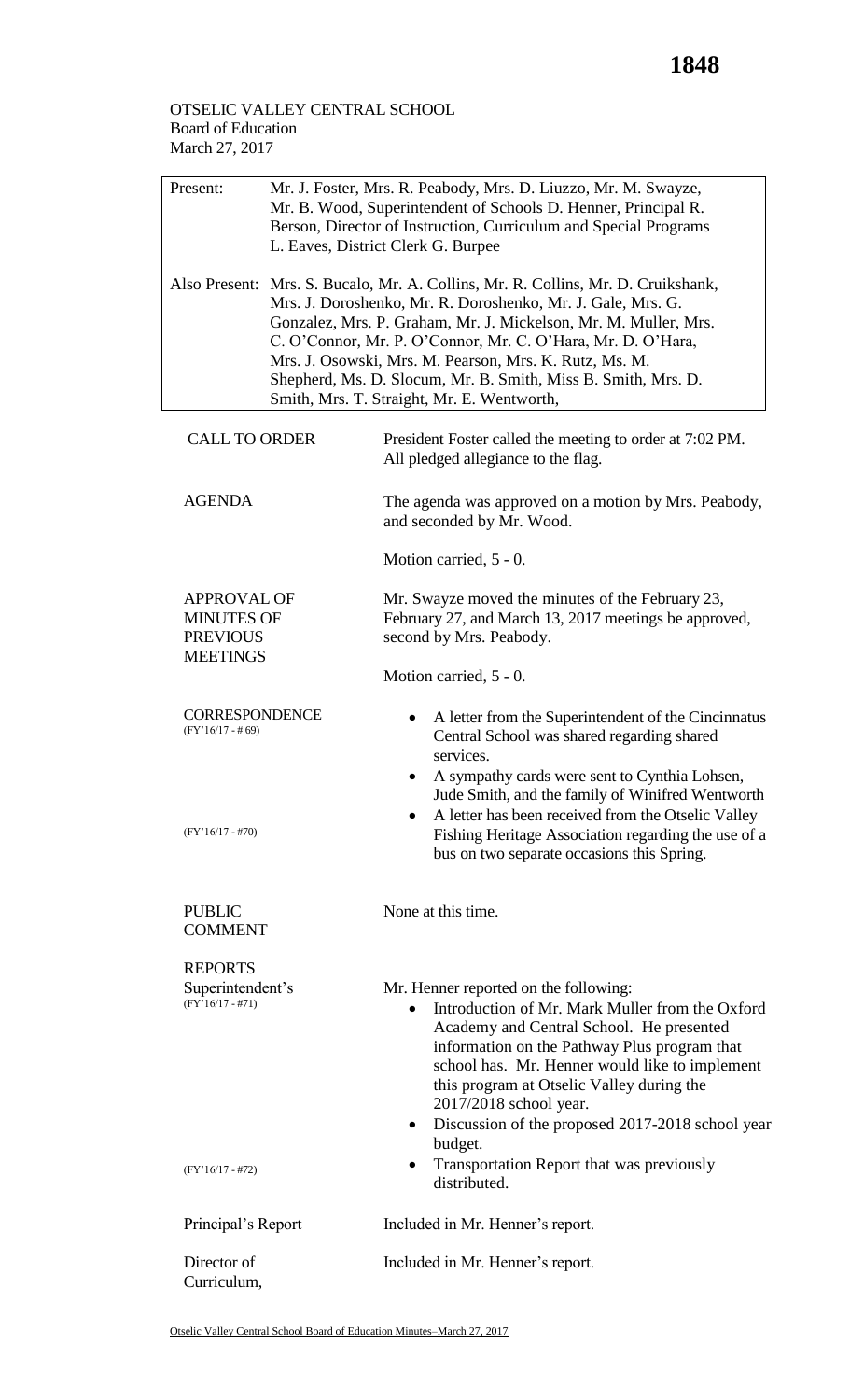| Instruction and<br><b>Special Programs</b><br>Report |                                                                                                             |                                                                                                                                                                                                                                                                                         |                                  |
|------------------------------------------------------|-------------------------------------------------------------------------------------------------------------|-----------------------------------------------------------------------------------------------------------------------------------------------------------------------------------------------------------------------------------------------------------------------------------------|----------------------------------|
| Business Manager's                                   | Included in Mr. Henner's report.                                                                            |                                                                                                                                                                                                                                                                                         |                                  |
| <b>Committee Reports</b>                             | $\bullet$<br>٠                                                                                              | The finance committee has been discussing<br>the proposed budget.<br>The Shared Decision Making Team<br>discussed survey options for voting day. It<br>was the consensus the group to not do a<br>survey this year. They also discussed<br>options for a capital project in the future. |                                  |
| <b>Board Members</b>                                 | over the current budget.                                                                                    | Mr. Foster reported the committee has prepared the<br>proposed budget with a 1.9% increase. It was the<br>consensus of the Board to proceed with the 1.9% increase                                                                                                                      |                                  |
| <b>Financial Reports</b><br>$(FY'16/17 - #73)$       | Liuzzo.                                                                                                     | Motion by Mrs. Peabody, to accept the February reports as<br>presented which includes the Internal Claims Audit Report<br>a well as the Student Activity Report. Second by Mrs.                                                                                                         |                                  |
|                                                      | Motion carried, 5 - 0.                                                                                      |                                                                                                                                                                                                                                                                                         |                                  |
| <b>UNFINISHED</b><br><b>BUSINESS</b>                 | None at this time.                                                                                          |                                                                                                                                                                                                                                                                                         |                                  |
| <b>NEW BUSINESS</b><br>Personnel<br>Recommendations  | Motion by Mr. Swayze, upon the recommendation of the<br>Superintendent of Schools to appoint the following: |                                                                                                                                                                                                                                                                                         |                                  |
|                                                      | Jessica<br>Stevenson                                                                                        | Conditional<br>appointment<br>pending<br>clearance from<br>the State<br>Education<br>Department as a<br>substitute school<br>aide and<br>substitute<br>custodial worker                                                                                                                 |                                  |
|                                                      | Jessica<br>Stevenson                                                                                        | Appointment as a<br>school volunteer                                                                                                                                                                                                                                                    |                                  |
|                                                      | Jessica Lewis                                                                                               | Conditional<br>appointment<br>pending<br>clearance from<br>the State<br>Education<br>Department as a<br>substitute teacher                                                                                                                                                              | <b>Effective March</b><br>9,2017 |
|                                                      | Second by Mr. Wood.                                                                                         |                                                                                                                                                                                                                                                                                         |                                  |

Motion carried, 5 - 0.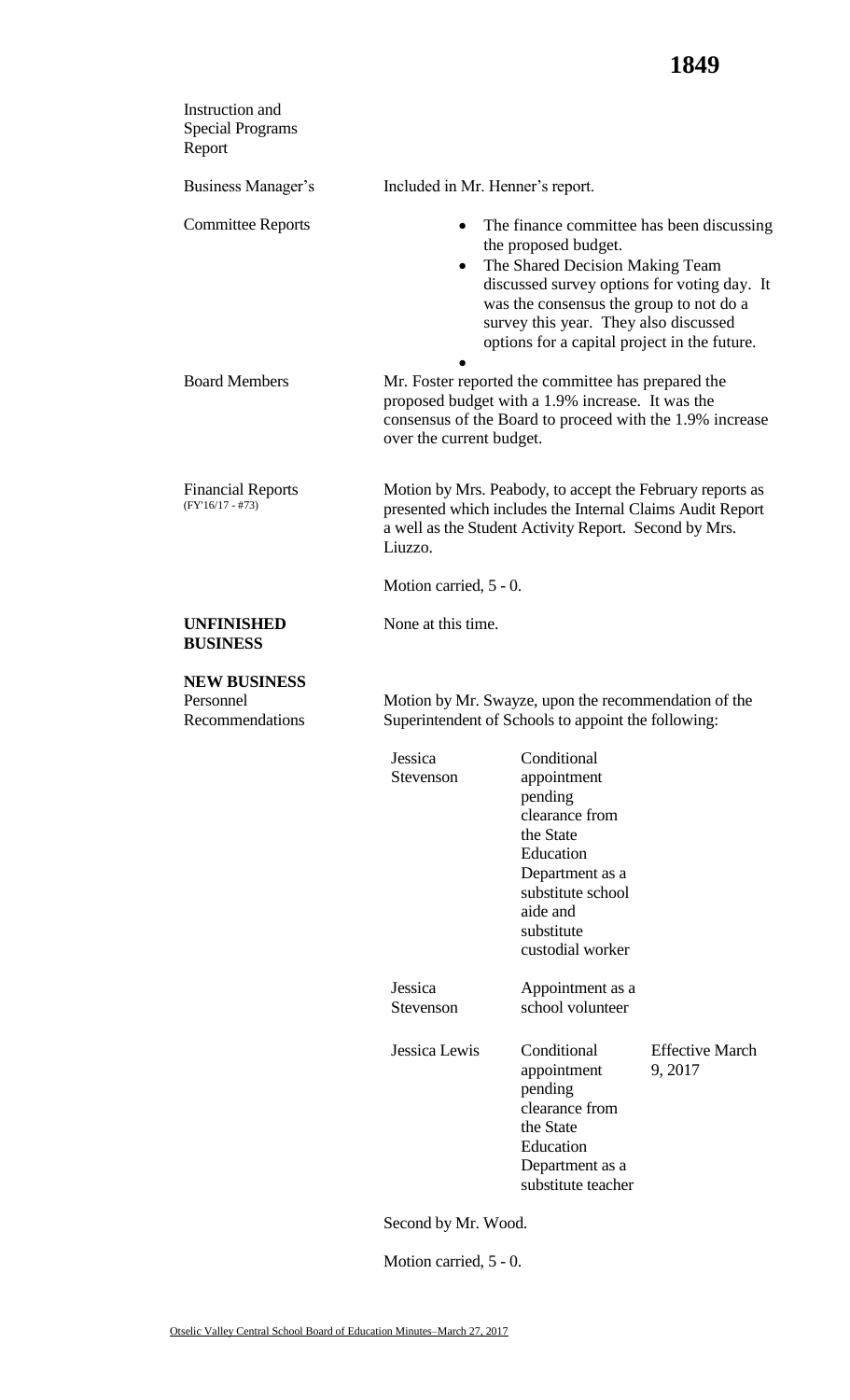| Tenure Appointment                                                                                                 | Molly Shepherd – Childhood Education Teacher, Grades 1-6                                                                                                                                                                                                                                                                                                                                                                                                                                              |  |  |
|--------------------------------------------------------------------------------------------------------------------|-------------------------------------------------------------------------------------------------------------------------------------------------------------------------------------------------------------------------------------------------------------------------------------------------------------------------------------------------------------------------------------------------------------------------------------------------------------------------------------------------------|--|--|
|                                                                                                                    | Motion by Mrs. Peabody, upon the recommendation of the<br>Superintendent of Schools, that Molly Shepherd, 33 Gold Street,<br>Norwich NY 13158, having successfully completed her<br>probationary period $(9/2/2014 - 9/1/2017)$ and having initial<br>certification as a childhood education teacher, grades 1-6,<br>certification number 701831131, be granted a tenure appointment<br>in the tenure area of childhood education, grades 1-6, effective<br>September 1, 2017. Second by Mrs. Liuzzo. |  |  |
|                                                                                                                    | Motion carried, 5 - 0.                                                                                                                                                                                                                                                                                                                                                                                                                                                                                |  |  |
| 2016-2017 School<br>Year Calendar<br><b>Revisions</b><br>$(FY'16/17 - #74)$                                        | Motion by Mrs. Peabody, upon the recommendation of the<br>Superintendent of Schools, to accept the revisions to the<br>2016-2017 school calendar as a result of the recent<br>emergency closing days. Second by Mr. Foster.                                                                                                                                                                                                                                                                           |  |  |
|                                                                                                                    | Motion carried, 5 - 0.                                                                                                                                                                                                                                                                                                                                                                                                                                                                                |  |  |
| Combining with<br><b>Cincinnatus Central</b><br><b>School for Varsity</b><br><b>Baseball</b><br>$(FY'16/17 - #75)$ | Motion by Mr. Wood, upon the recommendation of the<br>Superintendent of Schools, to combine with Cincinnatus<br>Central School for Varsity Baseball. Otselic Valley is the<br>host school. Second by Mr. Swayze.                                                                                                                                                                                                                                                                                      |  |  |
|                                                                                                                    | Motion carried, 5 - 0.                                                                                                                                                                                                                                                                                                                                                                                                                                                                                |  |  |
| Memorandum of<br>Agreement with<br><b>OVTA</b><br>$(FY'16/17 - #76)$                                               | Motion by Mrs. Liuzzo, upon the recommendation of the<br>Superintendent of Schools, to approve the memorandum of<br>agreement between the Otselic Valley Central School and<br>the Otselic Valley Teachers' Association regarding the<br>chaperone pay of the FFA Advisor. Second by Mr. Wood.                                                                                                                                                                                                        |  |  |
|                                                                                                                    | Motion carried, 5 - 0.                                                                                                                                                                                                                                                                                                                                                                                                                                                                                |  |  |
| Preparation of a<br>Proposed School<br><b>Year Budget</b>                                                          | Motion by Mrs. Peabody, upon the recommendation of the<br>Superintendent of Schools, to prepare a proposed 2017-<br>2018 school year budget with a 1.9% increase over the<br>current school year budget. Second by Mr. Wood.                                                                                                                                                                                                                                                                          |  |  |
|                                                                                                                    | Motion carried, 5 - 0.                                                                                                                                                                                                                                                                                                                                                                                                                                                                                |  |  |
| <b>Public Comment</b>                                                                                              | Mr. Collins asked if the proposed budget<br>included the Georgetown building. That<br>has no impact on the budget.<br>Mr. Cruikshank said that the plan that<br>$\bullet$<br>Oxford uses will be good for students here<br>to keep them in the area after they<br>graduate.<br>Mrs. Graham reported that there in interest<br>$\bullet$<br>from members of the OVTA if there is a<br>retirement incentive offered.                                                                                    |  |  |
| <b>Executive Session</b>                                                                                           | Motion by Mrs. Peabody to enter executive session at 7:47<br>PM for the purpose of Pre-Audit planning, a student issue,<br>OVTA personnel issue, OVEA personnel issues, and<br>OVEA negotiations. Second by Mr. Mr. Wood.<br>Motion carried, $5-0$ .                                                                                                                                                                                                                                                  |  |  |
|                                                                                                                    | Mr. Mickelson, Miss Smith, and Mrs. Smith were asked to                                                                                                                                                                                                                                                                                                                                                                                                                                               |  |  |
|                                                                                                                    | join the Board.                                                                                                                                                                                                                                                                                                                                                                                                                                                                                       |  |  |